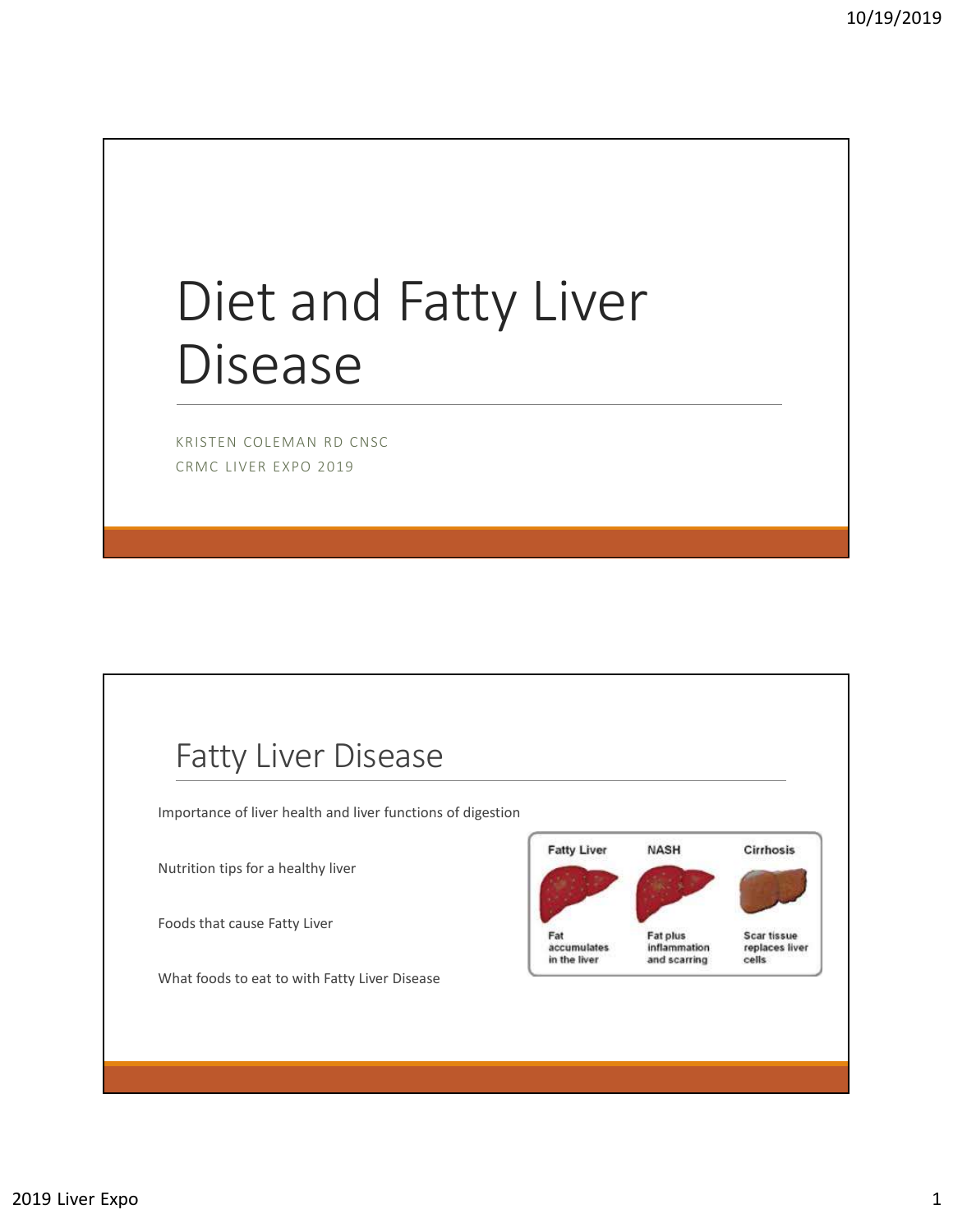## Liver Function

Removes toxicants from the body

Metabolizes / Digests protein, carbohydrates, and fat

Glycogen Storage

Controls / Regulates neuro-hormonal mechanisms



# How does diet effect/cause Fatty Liver?

All carbohydrates are broken down into glucose

Glucose travels though the blood stream and delivers energy to our cells

If the cells do not need energy the glucose molecule is sent back to the liver for storage. If our glycogen stores are full it will be converted to fat or triglycerides

The fats or triglycerides will then travel though the blood stream and attach to organs like the liver

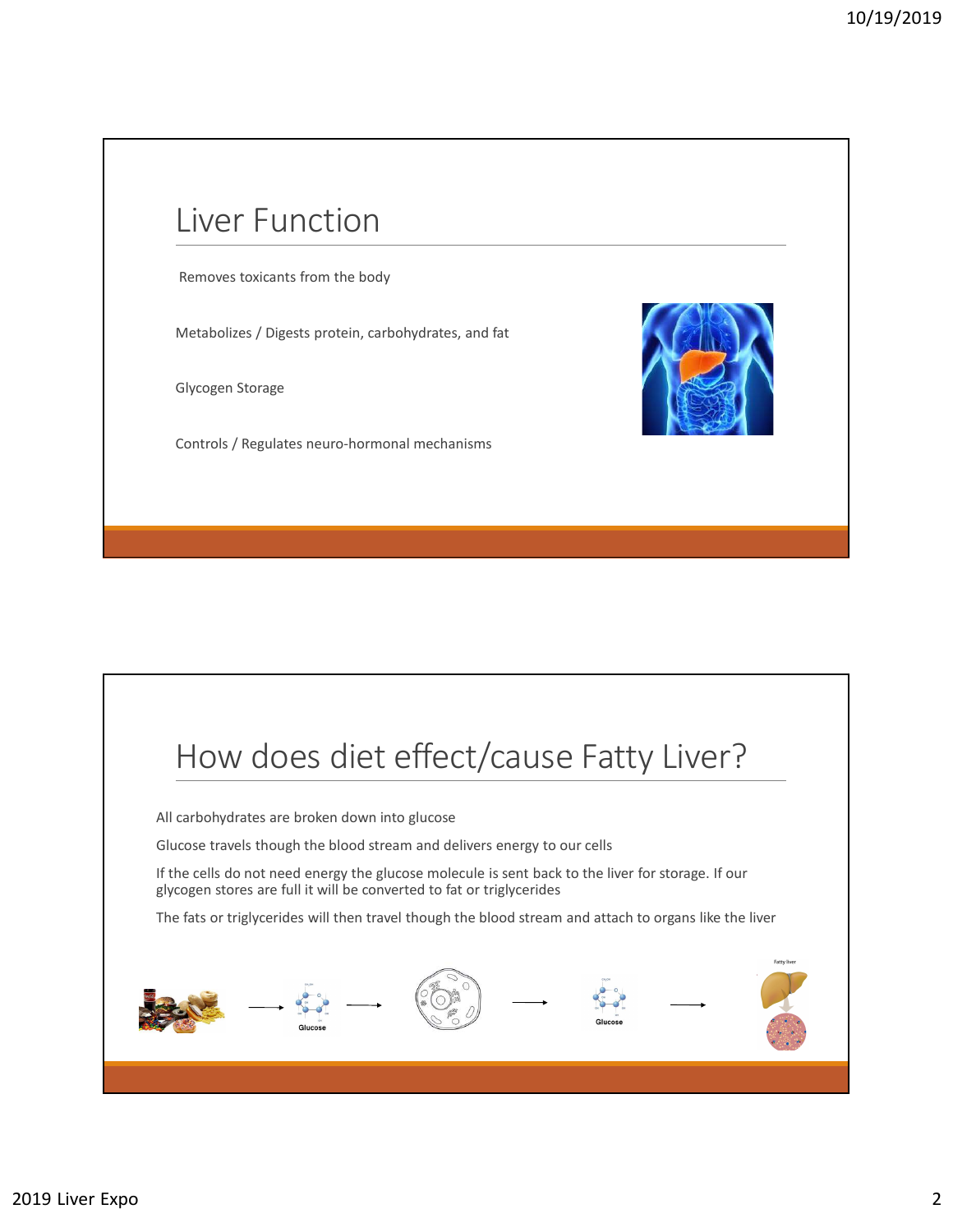# Nutrition Tips for Fatty Liver Nutrition Tips for Fatty Liver<br>
There should istant?<br>
" Decrease your sugar and carbohydrate intake<br>
<sup>-</sup> Watch your carbohydrate portions.<br>
" Watch your carbohydrate portions.<br>
" Watch your carbohydrate profitons.<br>
" Watc NUTTITION TIPS for Fatty Liver<br>
There should I start?<br>
Decrease your sugar and carbohydrate intake<br>
Decrease your sugar and carbohydrate portions-<br>
When the wave sugar and carbohydrate portions-<br>

Change all carb to whole

### Where should I start?

- Decrease your sugar and carbohydrate intake
- No soda, fruit juice, sports drink, energy drinks, sweetened coffee drinks
- Watch your carbohydrate portions-
	-
	-
	-

- 
- 
- Do NOT cook with lard, butter, hydrogenated oils

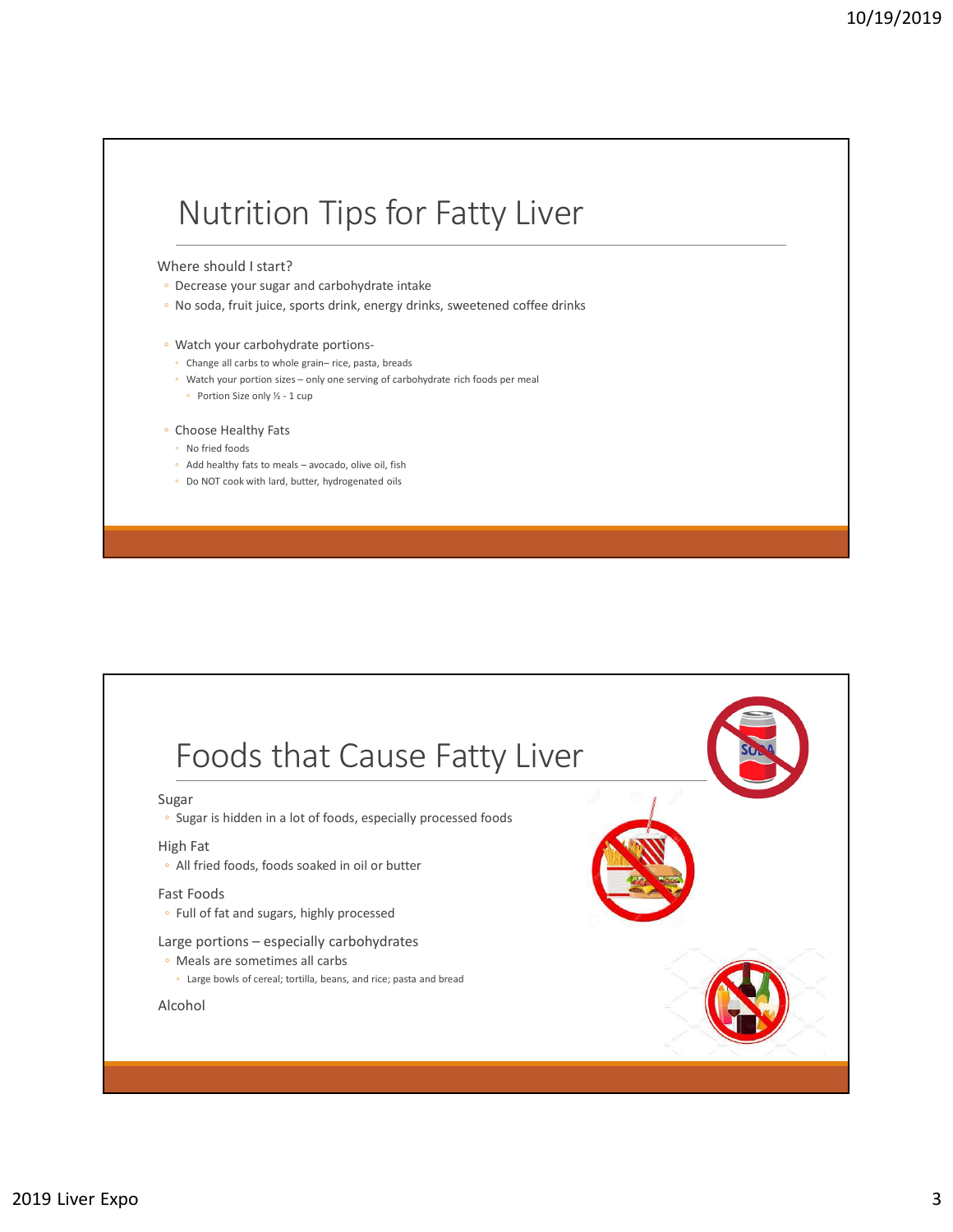

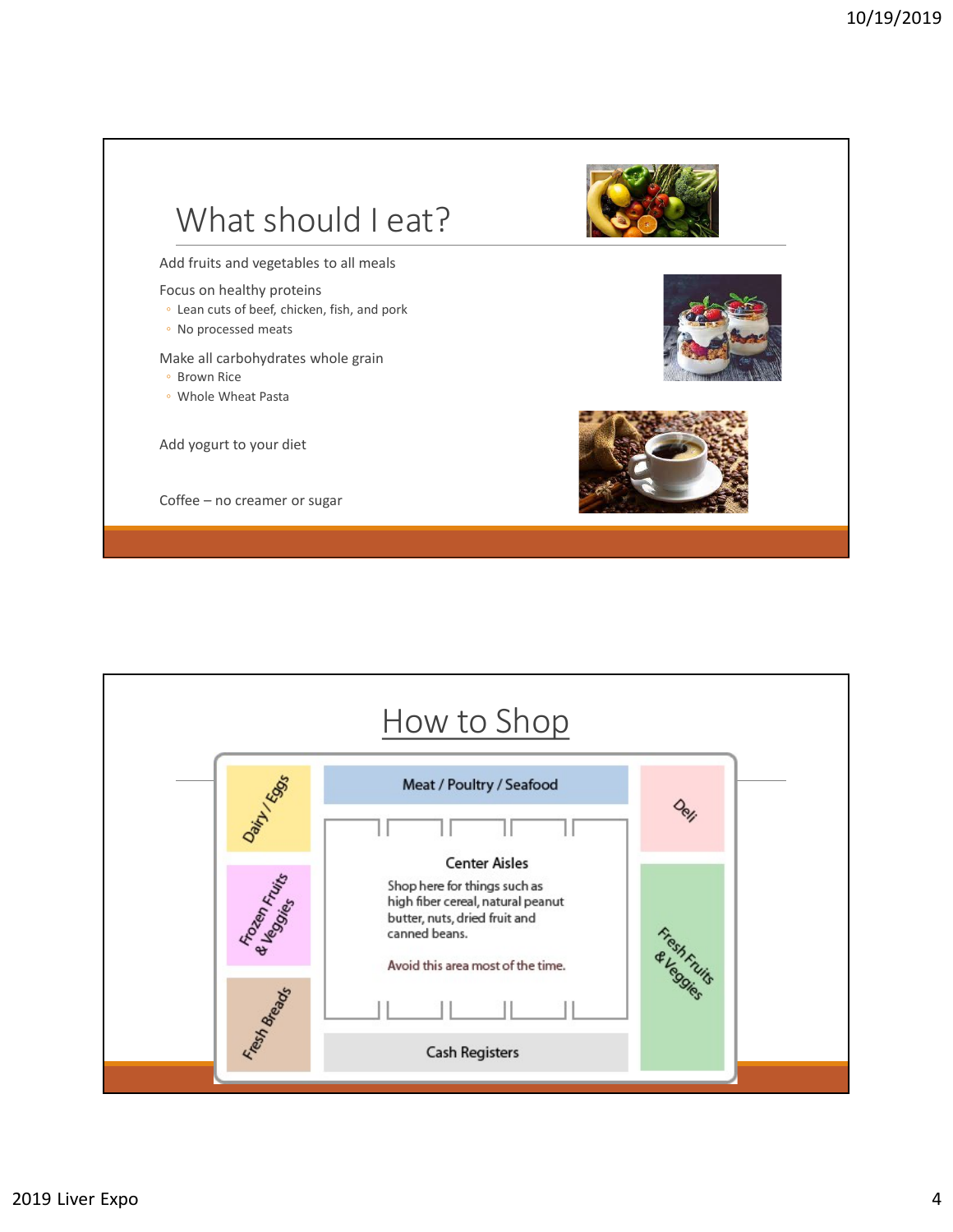

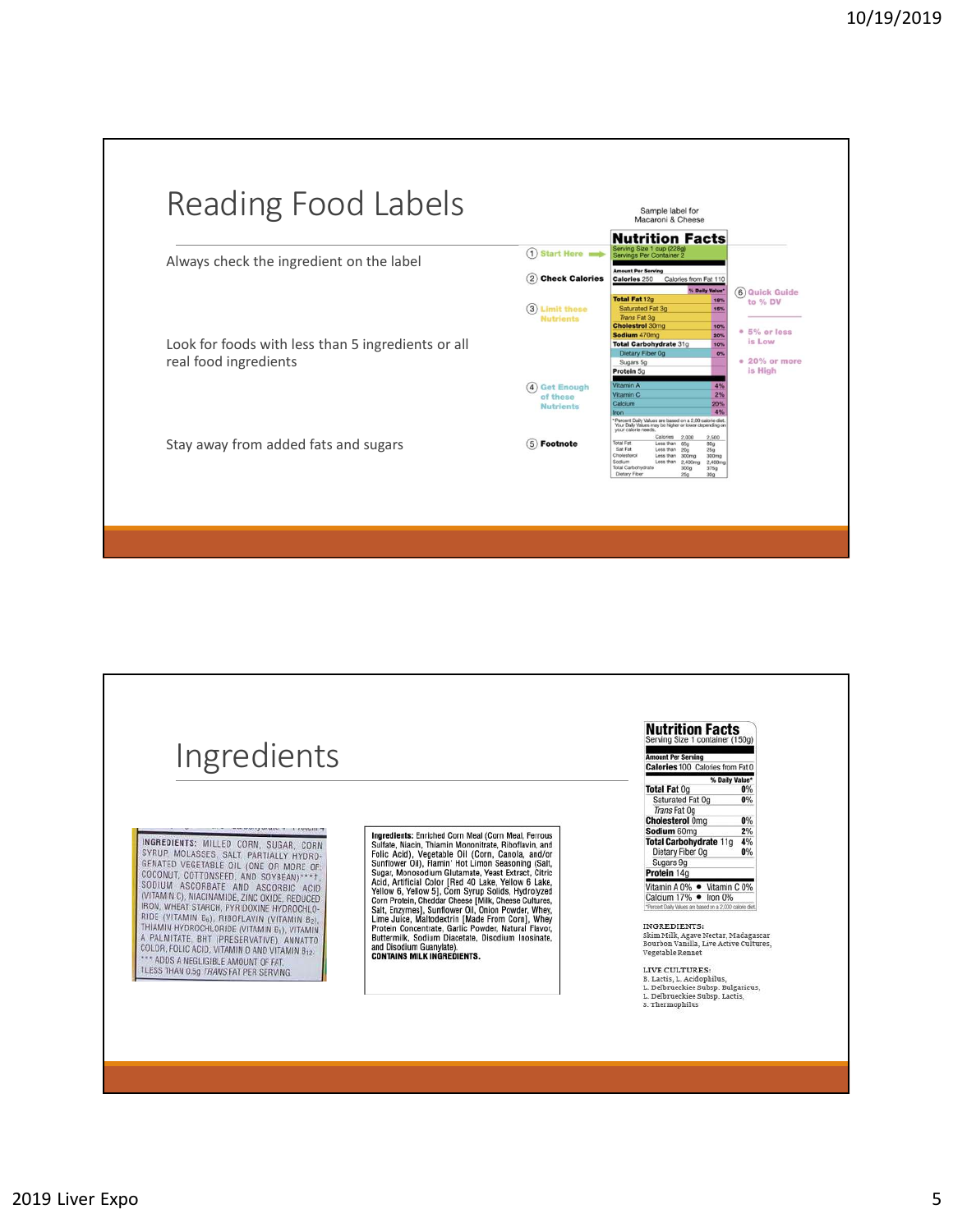